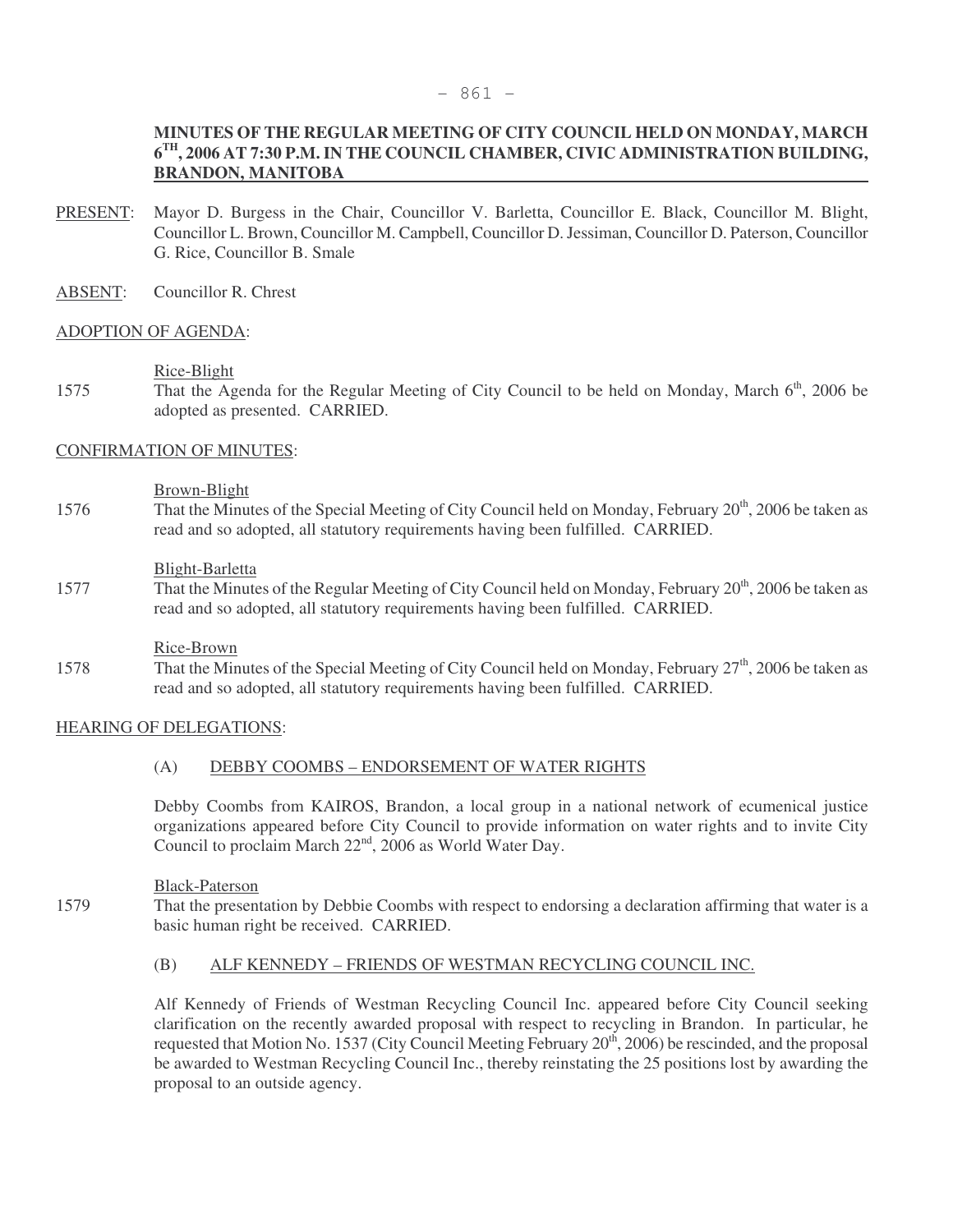Smale-Barletta

1580 That the presentation by Alf Kennedy with respect to the Westman Recycling Council Inc. be received and further, that Administration forward, within two weeks, answers in response to the questions raised by Mr. Kennedy to Mr. Kennedy and all members of City Council. CARRIED.

# (C) TERRY PARLOW – PRESIDENT, INTERNATIONAL ASSOCIATION OF FIRE FIGHTERS LOCAL NO. 803 – PUBLIC SAFETY BUILDING

Terry Parlow, President of the International Association of Fire Fighters Local No. 803 appeared before City Council to present information on the proposed Public Safety Building, inclusive of an 800 name petition in favour of locating the building at  $23<sup>rd</sup>$  Street and Victoria Avenue. He introduced Firefighter Marc Watt, formerly with the Manitoba Emergency Services College as the Hazardous Material Program Coordinator, who spoke on the dangers of locating the proposed building in the vicinity of railway tracks.

# Paterson-Barletta

1581 That the presentation by Terry Parlow, President of the International Association of Fire Fighters Local No. 803 with respect to the site location for the Public Safety Building be received. CARRIED.

# PUBLIC HEARINGS:

# (A) CONDITIONAL USE – 148 –  $11^{TH}$  STREET (PETERS O/B/O THE YOUNG WOMEN'S CHRISTIAN ASSOCIATION OF BRANDON)

City Council sat to receive representation on the above noted matter.

Lawrence Peters appeared before City Council in support of the application and to answer any questions. He stated that the purpose of this application was to expand on the current Special Needs Housing offered on the site.

No further written or verbal representation was put forward either in support of or in opposition to this application.

# Barletta-Black

1582 That the Public Hearing for the conditional use application by Lawrence Peters on behalf of the Young Women's Christian Association of Brandon for  $148 - 11<sup>th</sup>$  Street be concluded. CARRIED.

# Barletta-Black

1583 That the conditional use application by Lawrence Peters on behalf of the Young Women's Christian Association of Brandon to allow for Special Needs Housing at  $148 - 11^{th}$  Street (Lots 4/7, Block 58, Plan 2 BLTO) be approved. CARRIED.

# (B) VARIATION – 1330 PRINCESS AVENUE (REIMER O/B/O GRATHE LTD.)

City Council sat to receive representation on the above noted matter.

Robb Reimer appeared before City Council in support of the application and to answer any questions. He stated that the purpose of the application was to allow for the construction of two additional units to the existing building. He noted that the deficit in parking spaces for the existing building was considered as legally non-conforming, however the change in the number of units at the building now required a variation for the parking deficiency. He further noted that due to the purchase of extra property, the number of parking spaces was being increased from what currently existed, however, same still did not meet the requirements of the current by-law.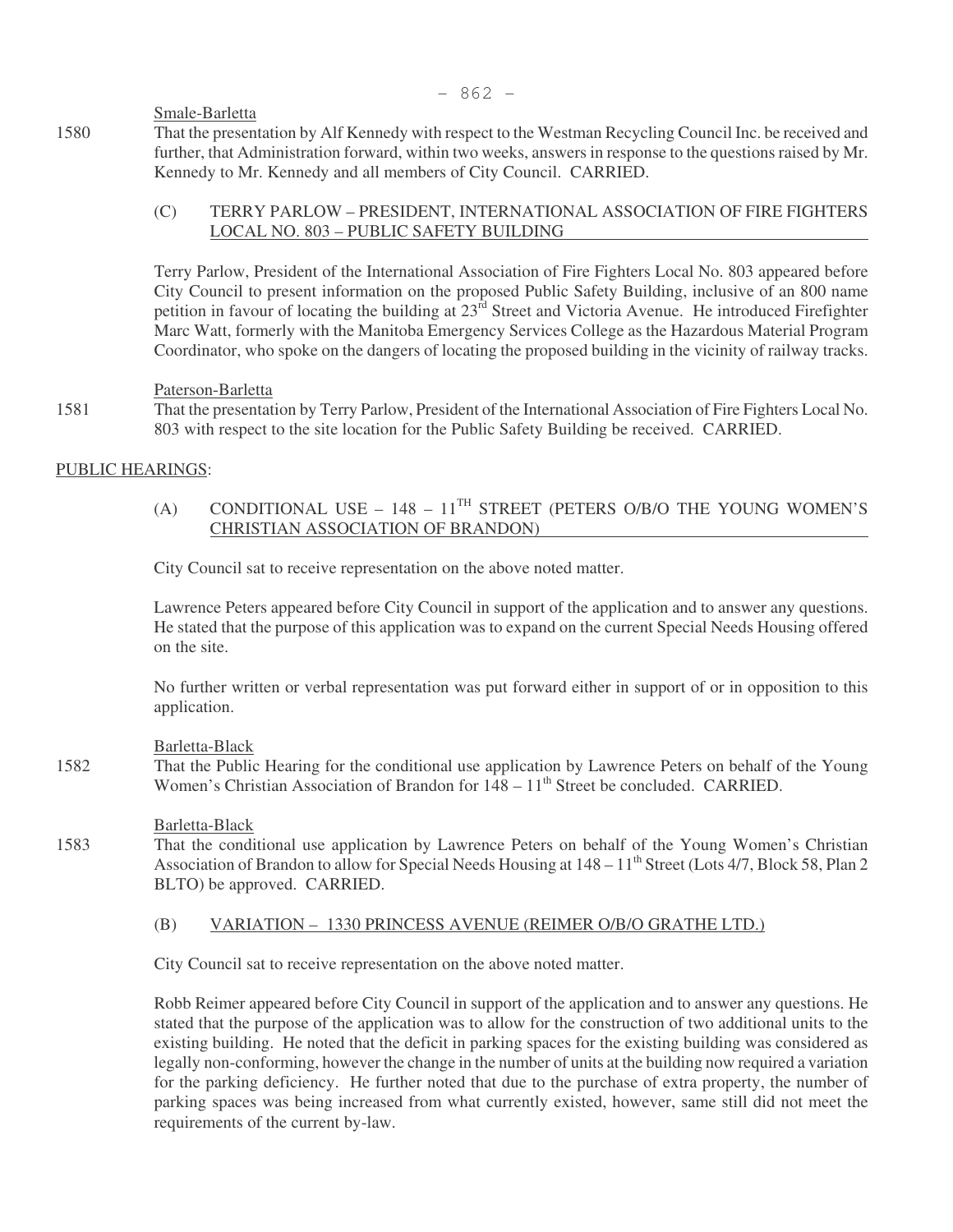to this application.

#### Barletta-Paterson

1584 That the Public Hearing for the variation application by Gordon and Robb Reimer on behalf of Grathe Ltd. for 1330 Princess Avenue be concluded. CARRIED.

#### Barletta-Brown

1585 That the variation application by Gordon and Robb Reimer on behalf of Grathe Ltd. to vary the minimum required parking spots from 42 spots to 28 spots at 1330 Princess Avenue (Lots 21/25, Block 47, Plan 2 BLTO), to accommodate the addition of two dwelling units to the existing 26-unit apartment building, be approved whereby such approval is hereby granted in accordance with the intent of the application dated January 23<sup>rd</sup>, 2006, the letter of intent and the attached drawing, subject to the owner or successor complying with the development agreement as attached to the report of the Brandon and Area Planning District dated February 24<sup>th</sup>, 2006. CARRIED.

# (C) VARIATION – 1540  $\&$  1550 21<sup>st</sup> STREET (BOLES O/B/O 4120329 MANITOBA LIMITED)

It was noted that the Public Hearing for this application had been adjourned at the February  $20<sup>th</sup>$ , 2006 meeting to be reconvened at this meeting.

City Council sat to receive representation on the above noted matter.

No one appeared either in support of or in opposition to this application.

City Council considered a letter of opposition from Ken and Susan Hutton, 24 Heron Cove, and Michael and Arceli Tagay, 26 Heron Cove.

No further written or verbal representation was put forward either in support of or in opposition to this application.

#### Campbell-Black

1586 That the Public Hearing for the variation application by Harley Boles on behalf of 4120329 Manitoba Limited for  $1540$  and  $1550 - 21$ <sup>st</sup> Street be concluded. CARRIED.

#### Campbell-Paterson

- 1587 That the variation application by Harley Boles on behalf of 4120329 Manitoba Ltd. to reduce the yard requirements for buildings or structures adjacent to the boundary of the site containing a bare land condominium plan from 7.6m (24.9') to 3.35m (11') at 1540 and  $1550 - 21$ <sup>st</sup> Street (Lots 5/6, Plan 36689 BLTO) to allow for future development be rejected. CARRIED.
	- (D) 2006 FINANCIAL PLAN

#### Barletta-Black

1588 That Councillor R. Chrest be excused from the Public Hearing with respect to the City of Brandon's 2006 Financial Plan. CARRIED.

City Council sat to receive representation on the above noted matter.

The City Treasurer provided a power point presentation on the City of Brandon's 2006 Financial Plan.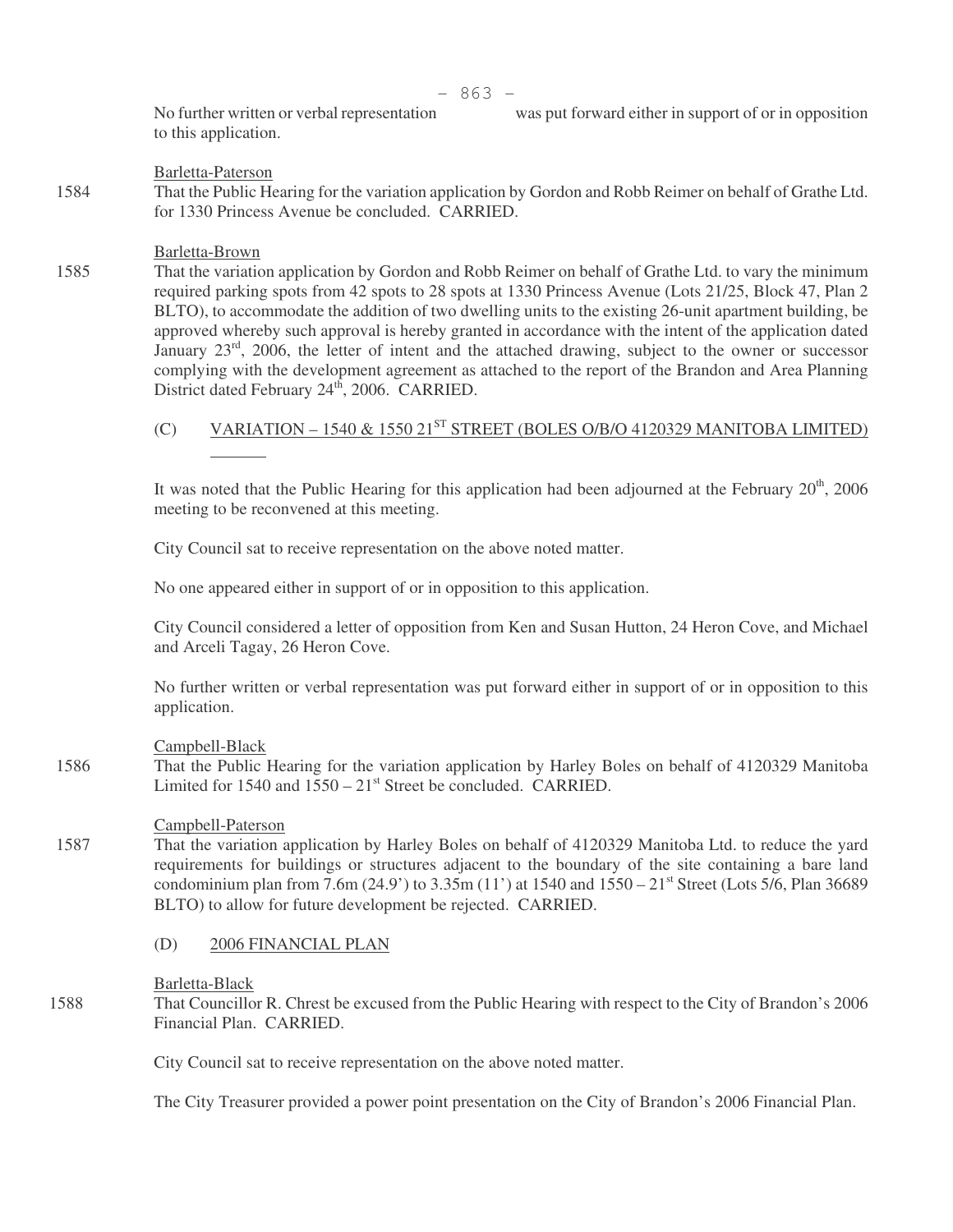Randy Brown, President of the Brandon Chamber of Commerce, appeared before City Council to provide the Chamber's view on the 2006 Financial Plan. He suggested targeting special interest groups to increase public involvement in the budget process. He also referred to questions laid out in correspondence to the City from the Chamber of Commerce dated December  $14<sup>th</sup>$ , 2005 with respect to various aspects of the budget, inclusive of providing quality service to the growing community. In conclusion, he voiced concern with any proposed tax increase.

No further written or verbal representation was put forward either in support of or in opposition to this application.

#### Paterson-Smale

1589 That the Public Hearing with respect to the City of Brandon's 2006 Financial Plan be concluded. CARRIED.

#### COMMUNICATIONS & PETITIONS:

Nil

#### COMMITTEE REPORTS:

Nil

#### ENQUIRIES:

# (620) CROSSING LIGHTS WITH DIGITAL READ OUT

Councillor Paterson noted that some cities have crossing lights that display the walk signal and then a digital read out showing how much longer the light will remain green. He enquired if same could be looked into for Brandon.

His Worship the Mayor agreed to take this matter under advisement.

#### (621) BUS STOP AT CORRAL CENTRE

Councillor Paterson referred to the difficulty accessing the bus stop south of the Home Depot store at Kirkcaldy Drive due to the amounts of snow. He also noted that there is no bus shelter located in the area and enquired if a bus turn off and shelter could be situated at the southeast corner of Kirkcaldy Drive and Conservation Drive given the amount of space at the intersection.

His Worship the Mayor agreed to take this matter under advisement.

# (622) PRIVATE WINE STORES IN WINNIPEG

Councillor Paterson reported that there were currently seven private wine stores operating in Winnipeg and he enquired if the Economic Development Officer or His Worship could enquire of the Province what its policy was for private wine stores, if it was applicable in Brandon and if not, the reason why.

His Worship the Mayor agreed to take this matter under advisement.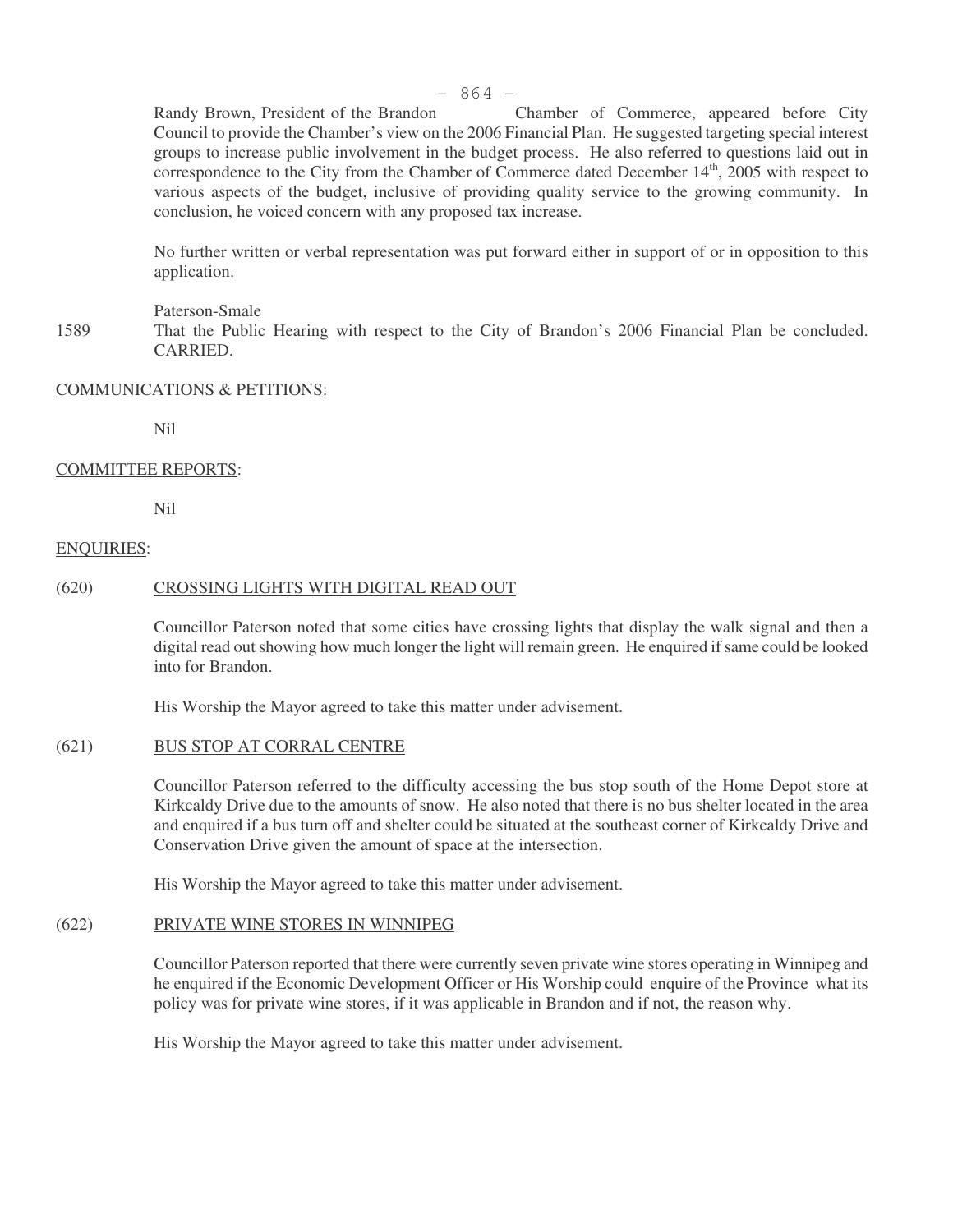# (623) LED LIGHTING AND BY-LAW TO REGULATE INDIRECT LIGHTING

Councillor Rice noted that the Province of Manitoba was assisting municipalities with the cost of changing existing lights to LED lights and he enquired if the City was involved in a change over of lights.

In conjunction with the above, he enquired if an update could be provided on the establishment of a by-law to regulate indirect lighting.

His Worship the Mayor agreed to take this matter under advisement.

# (624) INDUCTION OF BRANDON GREYS INTO MANITOBA BASEBALL HALL OF FAME

Councillor Black enquired if an update could be provided by the Municipal Heritage Committee with respect to providing monetary assistance to Armando Vazquez and Dirk Gibbons to attend the ceremonies being held in Manitoba for induction of those two players and the Brandon Grey's Team of 1948/1951 into the Manitoba Baseball Hall of Fame.

His Worship the Mayor agreed to take this matter under advisement.

# (625) CITY PARTICIPATION IN UNESCO

Councillor Black advised that information had been received from UNESCO with respect to Brandon's participation in that committee and noted that the City had to forward the name of a contact person and then follow up with a formal application. Councillor Black enquired if a request could be put out to members of Council for a volunteer to act as the contact person and to ensure the necessary application was completed.

His Worship the Mayor agreed to take this matter under advisement.

# (626) UPDATE ON INITIATIVE REPLACING MANITOBA PRODUCT STEWARDSHIP

Councillor Black enquired if information could be provided on the Provincial initiative being designed to replace the existing Manitoba Product Stewardship Program and asked if an invitation could be extended to have someone appear as a delegation before City Council on the matter.

His Worship the Mayor agreed to take this matter under advisement.

# (627) ASSOCIATION OF MANITOBA MUNICIPALITIES CONVENTIONS IN BRANDON

Councillor Jessiman reported that at the Federation of Canadian Municipalities (FCM) Board of Directors Meeting held recently in Montreal, Quebec, it was noted that the Association of Manitoba Municipalities (AMM) was prepared to bring a resolution to its convention this fall to discontinue holding the AMM convention in Brandon every second year, due to the difficulties in obtaining hotel rooms. He enquired if the City could involve Brandon First to prepare a presentation in support of continuing to hold the conventions in Brandon.

His Worship the Mayor advised that a similar resolution had been introduced five or six years ago, which had been soundly defeated. He reported that part of the difficulty in obtaining hotel rooms was that some municipalities double or even triple booked rooms, however the hotel industry in Brandon was continuing to work on the situation.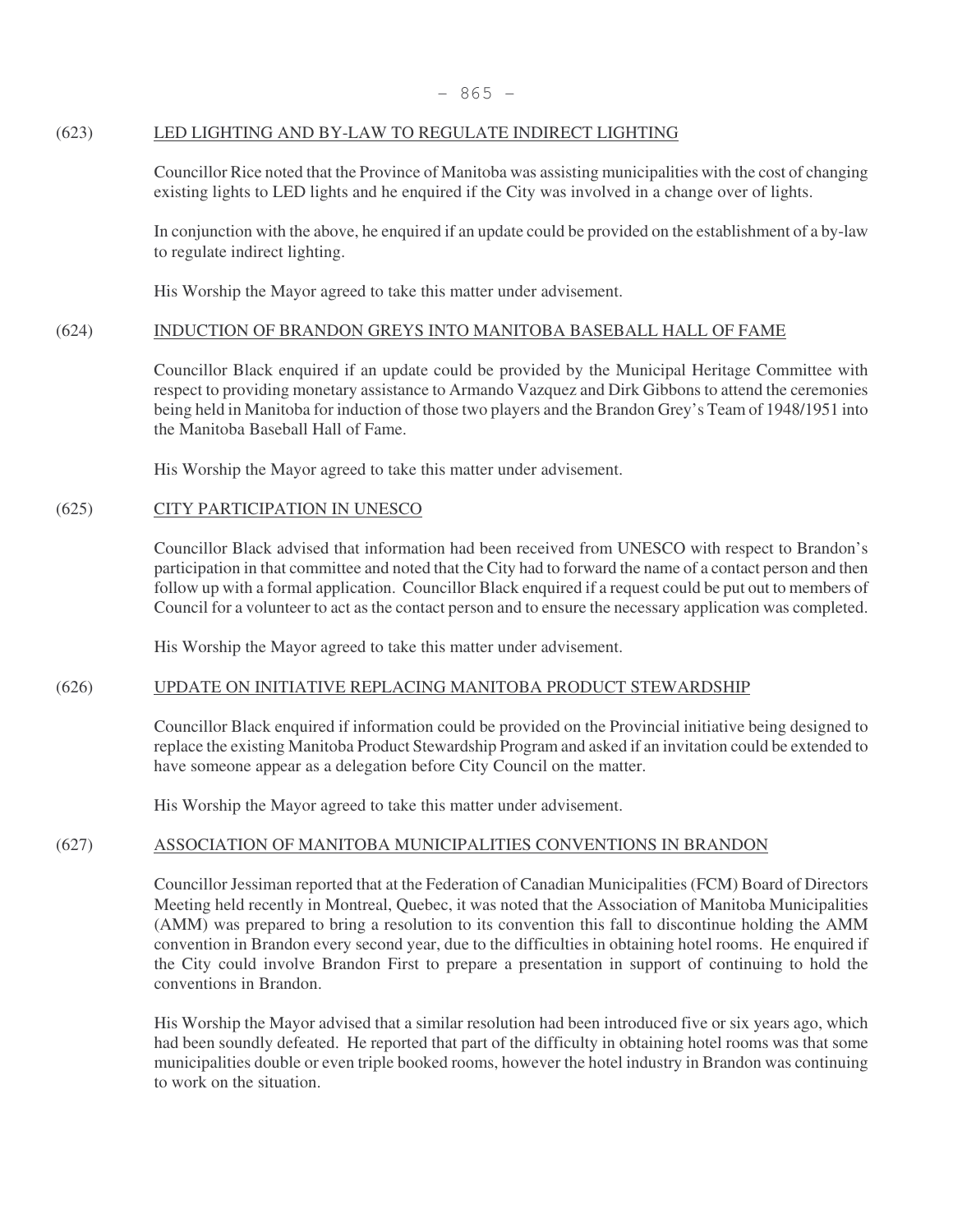In conjunction with the above, Councillor Campbell noted that she and Councillor Smale had spoken with AMM members at the AMM Convention and the consensus was that they liked coming to Brandon however the overbooking problem had to be resolved.

# (628) LENGTH OF CONTRACT FOR RECYCLING SERVICES WITH INTERNATIONAL PAPER INDUSTRIES

Councillor Smale referred to the recent information session held to discuss recycling services in Brandon and enquired if an update could be provided on the length of the contract being prepared between the City of Brandon and International Paper Industries, as it had been indicated that several duration periods were being investigated.

His Worship the Mayor agreed to take this matter under advisement.

# (629) FILL AVAILABLE FROM RED RIVER FLOODWAY

Councillor Smale referred to an announcement that free fill was available from the Red River floodway expansion and enquired if it was feasible for Brandon to acquire same.

At the request of the Chair, the General Manager of Development Services advised that obtaining the free fill would not be feasible given the transportation costs.

#### (630) ACCESS TO BUS STOP PADS

Councillor Campbell advised that she had received complaints with respect to poor or dangerous access to bus stop pads due to street cleaning efforts having deposited mounds of snow in front of the bus stop pads, thereby forcing riders to climb over same. She enquired if attention could be paid in this regard when snow clearing was taking place including sanding in those areas.

His Worship the Mayor agreed to take this matter under advisement.

# $(631)$  DERELICT HOUSE ON 224 – 21<sup>ST</sup> STREET

Councillor Blight referred to a previous enquiry with respect to a derelict house located at  $224 - 21$ <sup>st</sup> Street and enquired if an update could be provided.

His Worship the Mayor agreed to take this matter under advisement.

# (632) PUBLIC HEARINGS FOR CITY AND BRANDON SCHOOL DIVISION BUDGETS

Councillor Blight noted that the public hearing for the City's financial plan was being held on the same night as the hearing for the Brandon School Division budget and he enquired if efforts could be made in the future to ensure these meeting were held on different evenings.

His Worship the Mayor agreed to take this matter under advisement.

#### GENERAL BUSINESS:

# (A) MOTION OF SUPPORT – FUNDING APPLICATION FOR DALY HOUSE MUSEUM AT  $122 - 18$ <sup>TH</sup> STREET

Considered was a report from the City Clerk's Office dated February 24<sup>th</sup>, 2006 with respect to the above.

#### Barletta-Smale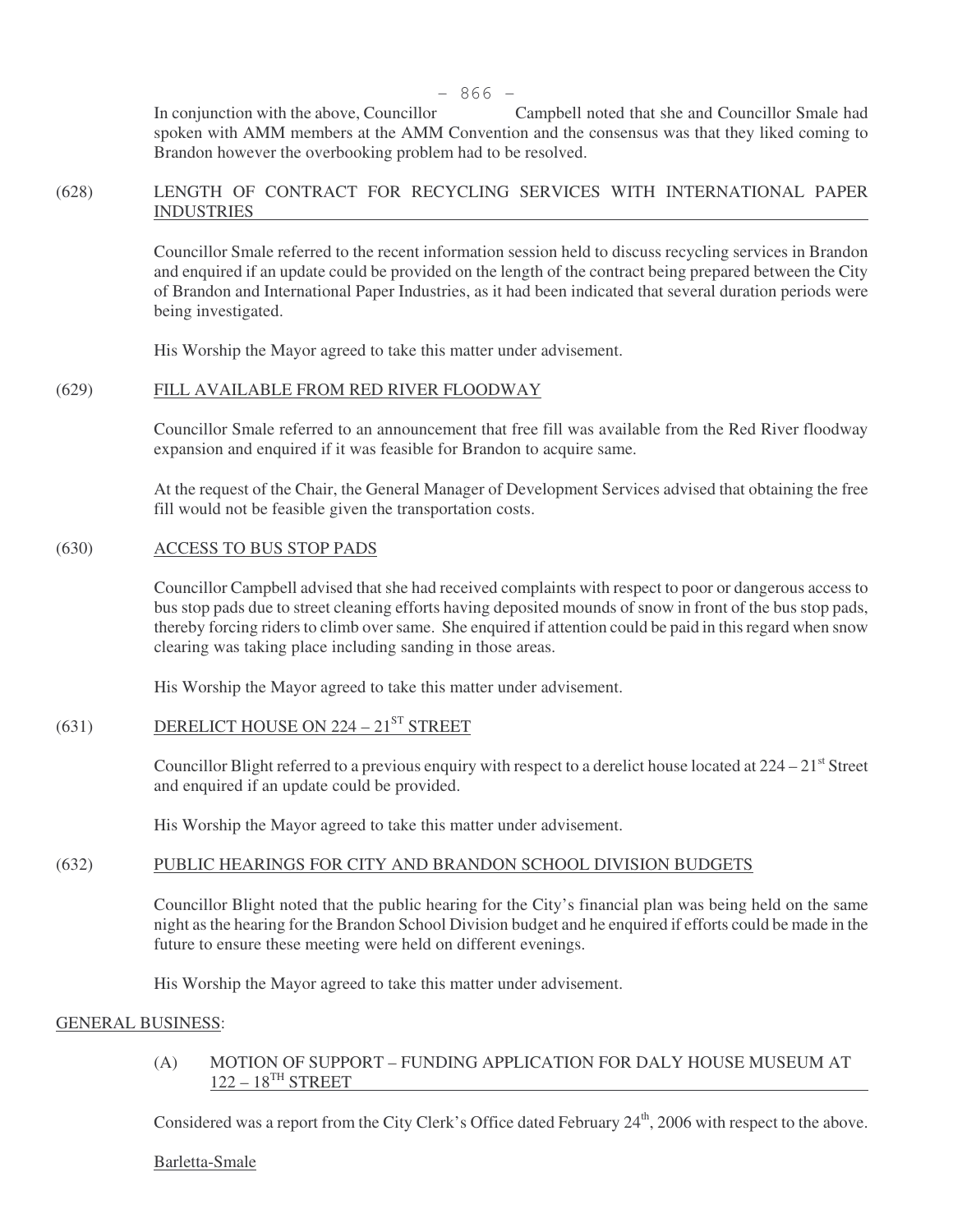1590 That the City of Brandon make application to Manitoba Culture, Heritage and Tourism for a grant under the Designated Heritage Building Grants Program for an amount up to \$22,073.00 for the purpose of re-shingling the roof of Daly House Museum;

> and that the Council of the City of Brandon recognize the full financial implications of the subject development and acknowledge that the provincial government will not be responsible for any further assistance other than the grant applied for;

> and that the Council of the City of Brandon guarantee that there are adequate funds available to complete the project and to continue to operate the facility. CARRIED.

# (B) IMPROVED NOTIFICATION PROCESS FOR LAND USE APPLICATIONS

City Council considered a report from the Brandon and Area Planning District dated February 22<sup>nd</sup>, 2006 with respect to the above.

#### Paterson-Black

1591 That the current notification process required for applications under The Planning Act administered in accordance with the policies and application fees charged by the Brandon and Area Planning District be continued. CARRIED.

#### BY-LAWS:

NO. 6815 - TO LEND FUNDS TO THE MANITOBA SENIOR BASEBALL LEAGUE FOR THE PURPOSE OF HOSTING THE 2006 CANADIAN NATIONAL SENIOR "AAA" BASEBALL CHAMPIONSHIPS

It was noted that this by-law had received first reading at the February 20<sup>th</sup>, 2006 meeting of City Council.

- Paterson-Jessiman
- 1592 That By-law No. 6815 to authorize the lending of funds to the Manitoba Senior Baseball League to host the 2006 Canadian Senior "AAA" Baseball Championships, be read a second time. CARRIED.

Paterson-Jessiman

1593 That this by-law be read a third and final time. CARRIED.

In accordance with Section 137 of The Municipal Act, a recorded vote was taken on the motion to give Bylaw No. 6815 third reading.

His Worship Mayor Burgess Nil Councillor Barletta Councillor Black Councillor Blight Councillor Brown Councillor Campbell Councillor Jessiman Councillor Paterson Councillor Rice Councillor Smale

FOR AGAINST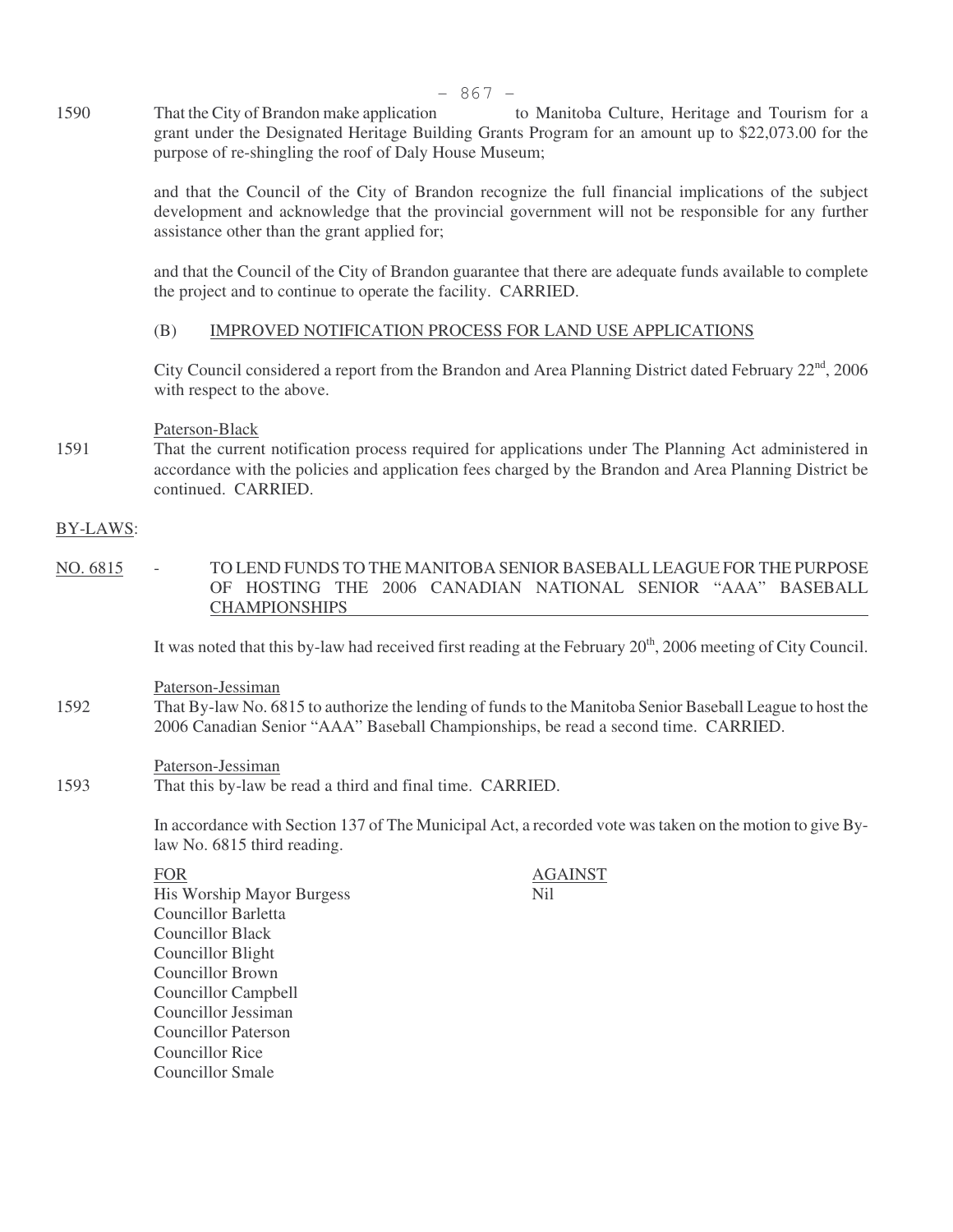| NO. 6818 | TO OPEN THE WESTERLY EXTENSION OF CLARE AVENUE TO 18 <sup>TH</sup> STREET NORTH                                                                                                          |
|----------|------------------------------------------------------------------------------------------------------------------------------------------------------------------------------------------|
|          | Considered was a report from the General Manager of Development Services dated February 28 <sup>th</sup> , 2006<br>with respect to the above.                                            |
| 1594     | Paterson-Smale<br>That By-law No. 6818 to open the westerly extension of Claire Avenue to 18 <sup>th</sup> Street North be read a first<br>time. CARRIED.                                |
| NO. 6819 | BIA SPECIAL SERVICES PROPOSAL                                                                                                                                                            |
|          | City Council considered a report from the City Clerk dated February 13 <sup>th</sup> , 2006 with respect to the above.                                                                   |
| 1595     | Barletta-Paterson<br>That By-law No. 6819 to designate a special services area and approve Special Services Proposal No. 1-05<br>be read a first time. CARRIED.                          |
| 1596     | Barletta-Paterson<br>That the by-law be given no further readings. CARRIED.                                                                                                              |
| NO. 6820 | TO REPEAL BIA BY-LAW NO. 5474                                                                                                                                                            |
|          | Submitted for consideration was a report from the City Clerk dated February 14 <sup>th</sup> , 2006 with respect to the<br>above.                                                        |
| 1597     | <b>Blight-Smale</b><br>That that By-law No. 6820 to repeal Downtown Brandon Business Improvement Area By-law No. 5474 be<br>read a first time. CARRIED.                                  |
| NO. 6821 | TO NAME THE FRONTAGE ROADS ON $18^{\mathrm{TH}}$ STREET NORTH BETWEEN BRAECREST<br>DRIVE AND THE TRANS CANADA HIGHWAY                                                                    |
|          | Considered was a report from the General Manager of Development Services dated January 27 <sup>th</sup> , 2006 with<br>respect to the above.                                             |
| 1598     | Paterson-Brown<br>That By-law No. 6821 to name the service roads on 18 <sup>th</sup> Street North between Braecrest Drive and the<br>Trans Canada Highway be read a first time. CARRIED. |
| NO. 6825 | TO REGULATE THE USE OF PESTICIDES IN THE CITY OF BRANDON                                                                                                                                 |
|          | Considered was a report from the Director of Public Works dated March 6 <sup>th</sup> , 2006 with respect to the above.                                                                  |
| 1599     | Rice-Brown<br>That By-law No. 6825 to regulate the use of pesticides in the City of Brandon be read a first time.                                                                        |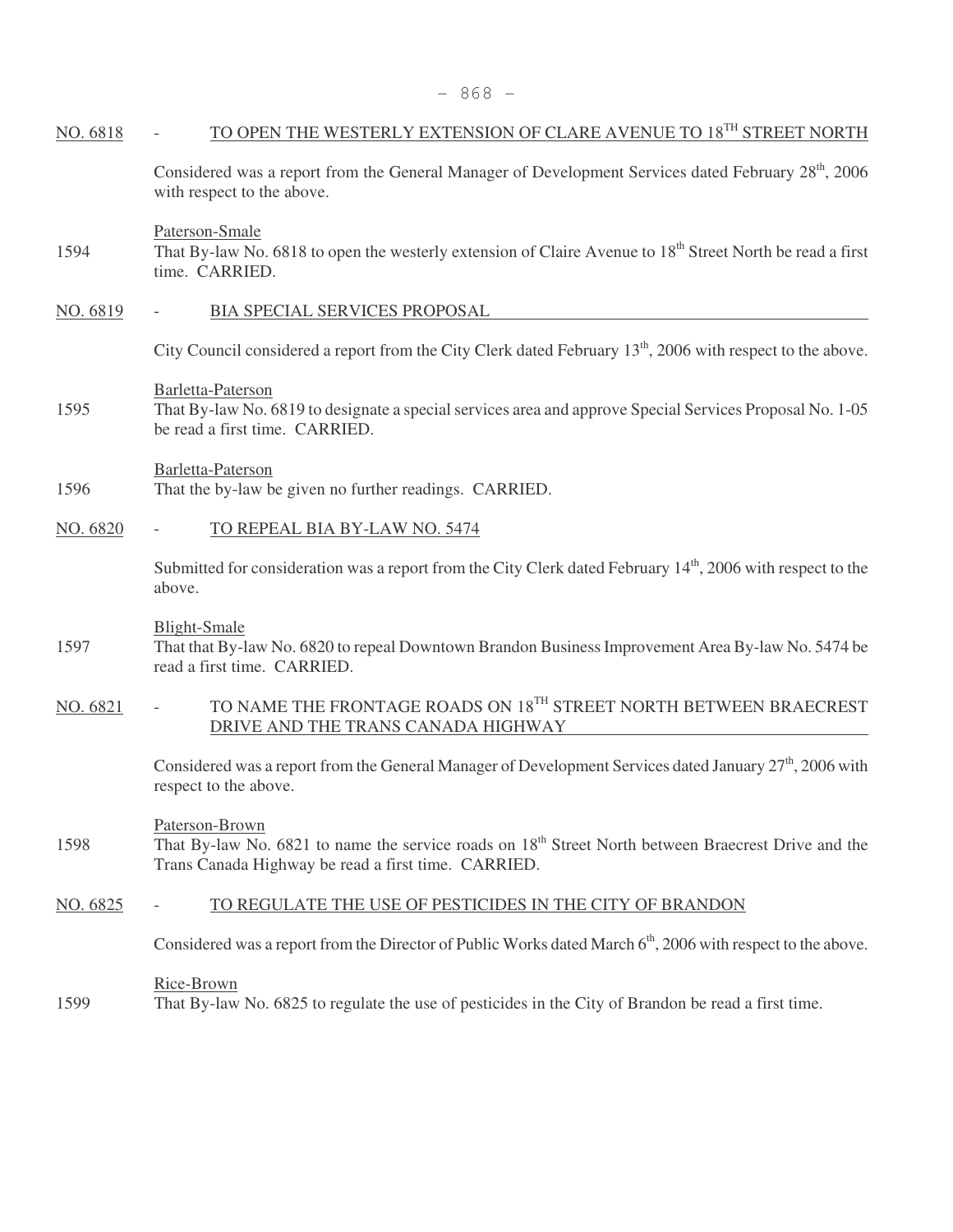# NO. 6827 - TO AMEND ZONING BY-LAW NO. 6642 WITH RESPECT TO REGULATIONS PERTAINING TO THE CR COMMERCIAL RESTRICTED ZONE, AND TO REZONE PROPERTY LOCATED AT 1701 AND 1704 LORNE AVENUE FROM CR COMMERCIAL RESTRICTED ZONE TO RSF RESIDENTIAL SINGLE FAMILY ZONE

City Council considered a report from the Brandon and Area Planning District dated February  $27<sup>th</sup>$ , 2006 with respect to the above.

#### Barletta-Brown

1600 That By-law No. 6827 to amend By-law No. 6642 with respect to regulations pertaining to the CR Commercial Restricted Zone and to rezone property located at 1701 Lorne Avenue (Lots 1/4, Block 51, Plan 2 BLTO) and 1704 Lorne Avenue (Lots 12/15, Block 18, Plan 2 BLTO) from CR Commercial Restricted Zone to RSF Residential Single Family Zone be read a first time. CARRIED.

NO. 6828 - TO AMEND ZONING BY-LAW NO. 6642 ALLOWING SECONDARY SUITES AS A PERMITTED USE IN ALL RESIDENTIAL ZONES WITH THE EXCEPTION OF THE RMH RESIDENTIAL MOBILE/MODULAR HOME ZONE AND AMENDING THE DEFINITION OF "FAMILY"

> Considered was a report from the Brandon and Area Planning District dated February  $27<sup>th</sup>$ , 2006 with respect to the above.

#### Brown-Rice

1601 That By-law No. 6828 to amend By-law No. 6642 with respect to making secondary suites a permitted use in all residential zones with the exception of the RMH Residential Modular/Mobile Home Zone, and amending the definition of "family" be read a first time. CARRIED.

# GIVING OF NOTICE:

# (A) WATER DECLARATION

In accordance with Rule 60 of Procedure By-law No. 6634, Councillor Smale gave notice of her intent to introduce the following motion at the March  $20<sup>th</sup>$ , 2006 meeting of City Council:

"That the Council of the City of Brandon hereby recognizes and affirms that:

- water is a sacred gift that connects all life;
- access to clean water is a basic human right;
- the value of earth's fresh water to the common good takes priority over any possible commercial value; and
- fresh water is a sacred legacy, a public trust and a collective responsibility

and further, that the following resolution be submitted under cover of a letter to be dated March  $22<sup>nd</sup>$ , 2006 being World Water Day to the Federation of Canadian Municipalities in support of its having made a similar declaration and requesting that this resolution be dealt with at its 2006 Annual Conference:

WHEREAS one in six people in the world do not have access to clean drinking water;

AND WHEREAS the United Nations Conference on Water in 1977 in Mar del Plata affirmed the rights of all persons to access clean drinking water in order to satisfy their fundamental needs;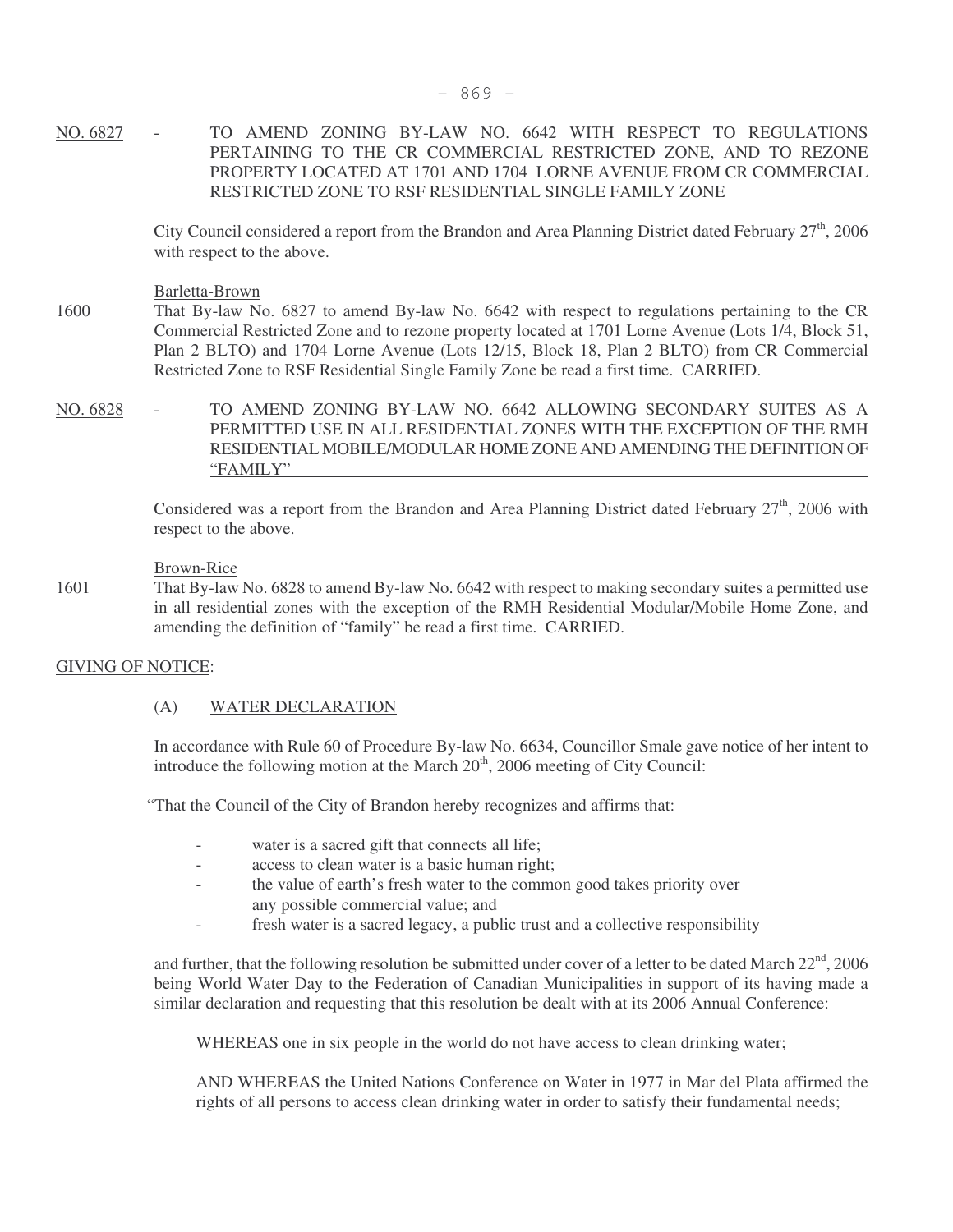AND WHEREAS current World Bank loans for water services in developing countries frequently require the privatization of those services or an increase in water prices, thereby jeopardizing citizens' access to safe drinking water;

AND WHEREAS the Canadian Catholic Organization for Development and Peace and KAIROS; Canadian Ecumenical Justice Initiatives have asked Canadian municipalities to assist in its effort to have the Government of Canada recognize water as a common good and access to drinking water as a basic human right;

NOW THEREFORE BE IT RESOLVED THAT the Government of Canada urge the World Bank to ensure access to clean, affordable water for the world's poor and strengthen the role of the public sector and individual communities in setting water policies and delivering and regulating water services."

# (B) HOLD ON DEVELOPMENT ALONG LITTLE SASKATCHEWAN RIVER

In accordance with Rule 60 of Procedure By-law No. 6634, Councillor Black gave notice of his intent to introduce the following motion at the March  $20<sup>th</sup>$ ,  $2006$  meeting of City Council:

"That the Minister responsible for clean water in Manitoba be requested to put a hold on developments along the Little Saskatchewan River until such time as there is a proper evaluation of the impact that feedlots, irrigation and other activities on that river have on the quality of water flowing into the Assiniboine River."

# (C) COMMITTEE TO PLAN FOR COMMUNITY ARCHIVES

In accordance with Rule 60 of Procedure By-law No. 6634, Councillor Black gave notice of his intent to introduce the following motion at the March  $20<sup>th</sup>$ , 2006 meeting of City Council:

"That a committee of Council that includes the Councillors from the Municipal Heritage Committee and one other Councillor, Heather Ewasiuk, Tom Mitchell, Brandon University Archivist and such other individuals as may be identified by this group as their work progresses, be established to prepare for consideration by Council, an operational and business plan for the creation of a community archives in the City of Brandon."

# (D) DISCLOSURE OF ELECTION EXPENSES

In accordance with Rule 60 of Procedure By-law No. 6634, Councillor Black gave notice of his intent to introduce the following motion at the March  $20<sup>th</sup>$ , 2006 meeting of City Council:

"That the Minister of Intergovernmental Affairs be requested to establish legislation in this session of the legislature to require, effective October 2006, candidates for office in municipal elections to disclose the sources of all contributions received and expenditures made during election campaigns for municipal office;

and further, that if said legislation is not introduced, the City of Brandon request candidates to voluntarily commit at the time they register as candidates to provide said information if they are elected to Council."

# (E) CONTRACT WITH INTERNATIONAL PAPER INDUSTRIES

In accordance with Rule 60 of Procedure By-law No. 6634, Councillor Black gave notice of his intent to introduce the following motion at the March  $20<sup>th</sup>$ , 2006 meeting of City Council: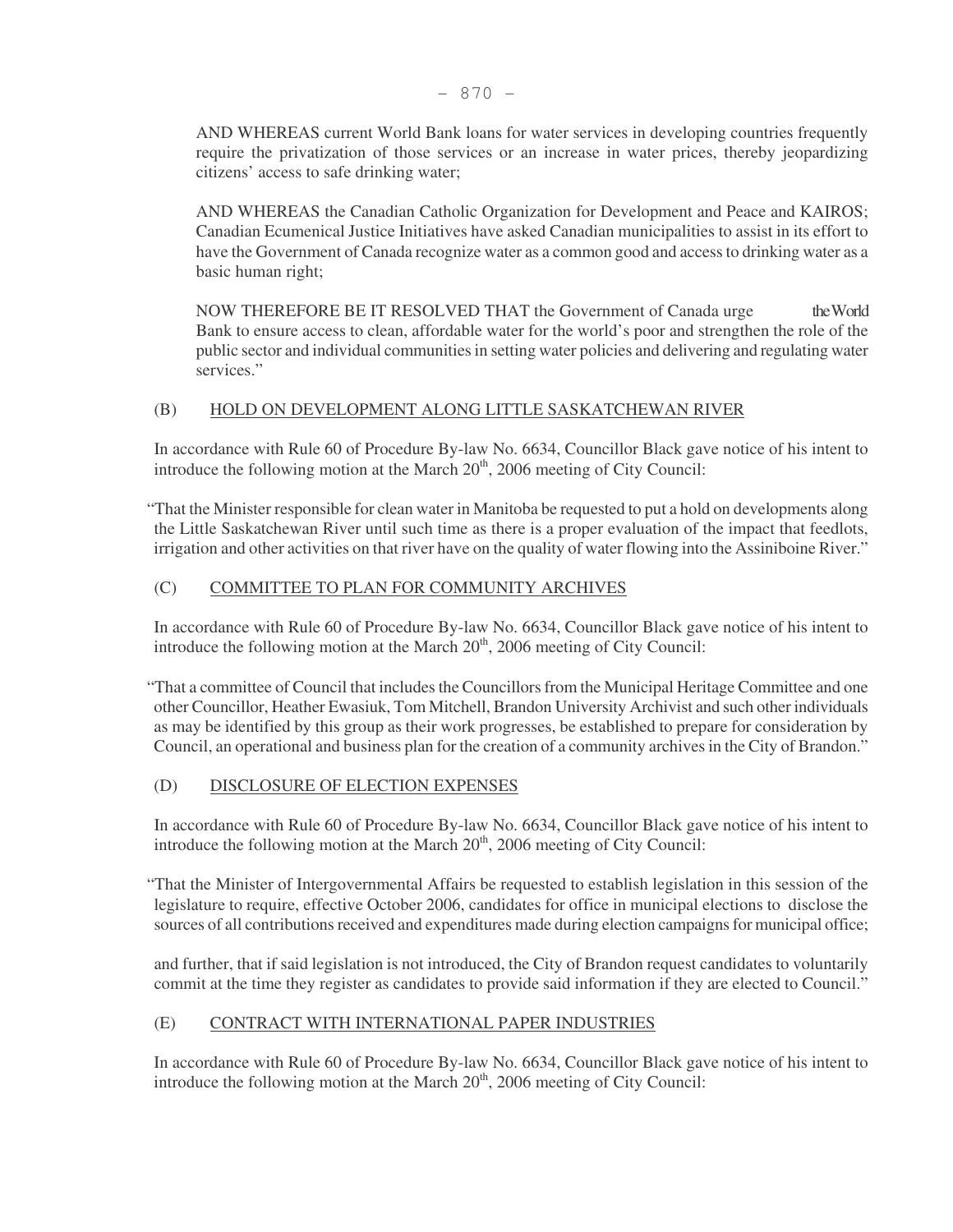"That the contract with International Paper Industries for recycling services be brought back to Council for evaluation and ratification with respect to what this change of arrangements does to the City's C4 status, the status of outstanding mortgages and loans related to the building and activities of Westman Recycling and the re-employment prospects for those people affected by layoffs from Westman Recycling Council Inc."

# ANNOUNCEMENTS:

#### PEE WEE "AA" PROVINCIAL HOCKEY CHAMPIONSHIPS

Councillor Blight announced that he had been pleased to attend the Pee Wee "AA" Provincial hockey championships held last weekend in Brandon and extended his congratulations to the team from Portage la Prairie, Manitoba for winning the tournament.

#### WINNIPEG SYMPHONY ORCHESTRA

Councillor Paterson announced that he had been pleased to attend the recent performance by the Winnipeg Symphony Orchestra. He reported that the pianist from Quebec had been tremendous and he extended his thanks to TransCanada Pipeline for sponsoring the snacks and tickets.

#### PROCLAMATION ON WATER RIGHTS

His Worship the Mayor referred to a delegation at this evening's meeting and noted the requested proclamation on water rights would be read at the March  $20<sup>th</sup>$  meeting of City Council.

#### MANITOBA GOOD ROADS BANQUET AND AWARDS

Councillor Jessiman announced that he had attended the Manitoba Good Roads Banquet and Awards Ceremony on Sunday, March 5<sup>th</sup>, 2006. He reported that he had been extremely pleased to present The Burgess Shield to Ms. Helene Harder of Brandon.

# REPORTS FROM FEDERATION OF CANADIAN MUNICIPALITIES BOARD OF DIRECTORS MEETING

Councillor Jessiman announced that he recently attended the Federation of Canadian Municipalities Board of Directors meeting and some of the topics of discussion at the meeting included funding for the Infraguide program and telecom antennas. He reported that he attended a land management presentation with the aboriginal community and advised that there had been no land transfers to date despite a program being implemented 10 years ago. He further noted that a report from the FCM Board of Directors meeting was available at the City Clerk's Office and that future reports from such meetings would be transmitted via email.

#### PARTNER FOR YOUTH AT RISK ACTIVITIES

Councillor Jessiman referred to the \$1,000 allocation made in the City's 2005 budget for youth at risk activities. He extended his thanks to staff in Community Services for their efforts with respect to the program offered at the East End Community Centre and announced that the United Commercial Travellers (UCT) had come on board as a partner providing an additional \$2,000 in funds. He thanked the members of the UCT for their contribution and support.